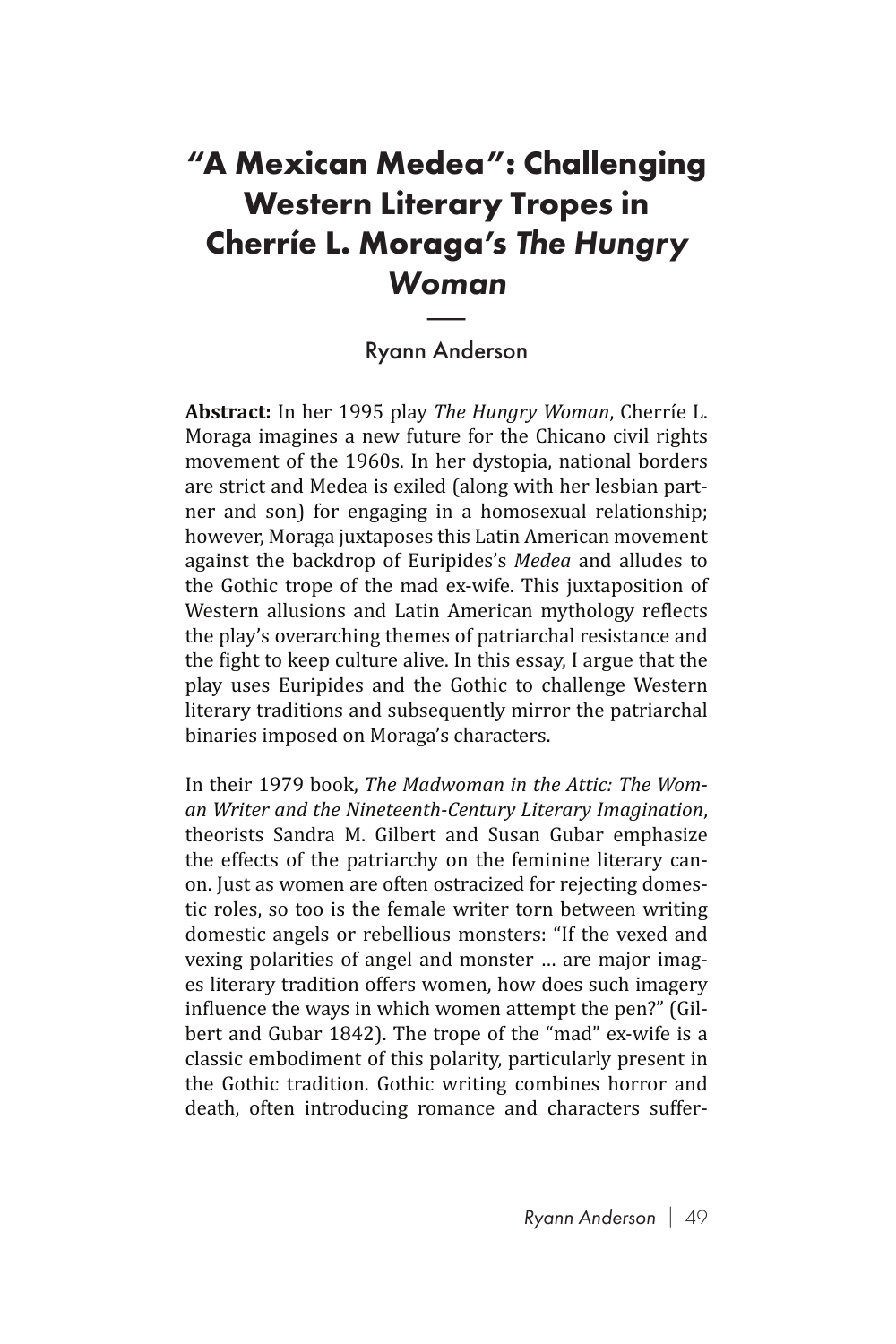ing from some form of mental illness. Its roots as a literary genre trace back as early as the eighteenth century. In her 1995 play *The Hungry Woman: A Mexican Medea*, Cherríe L. Moraga challenges the conventional use of the mad ex-wife. *The Hungry Woman* imagines an alternative future for the 1960s Chicano movement, a civil rights movement wherein Mexican Americans fought to increase their social rights. This play blends together allusions to the Western literary canon—particularly Euripides's *Medea* (431 BCE) and canonical Gothic texts such as Charlotte Brontë's *Jane Eyre* (1847)—with Latin American mythology, creating a new form of Gothic mythology that subverts Western conventions. *Medea* represents the Greek foundation on which the English canon is built, and the Gothic allusions represent the patriarchal binaries forced upon women that turn them into monsters. In the original story, Jason leaves Medea for the daughter of King Creon of Corinth. In retaliation, Medea murders Creon, his daughter, and her own two sons by Jason. Moraga's Medea, however, is in the midst of a divorce and custody battle with her husband, Jasón (who wants to marry a younger woman), over their son, Chac-Mool. In her dystopian play, Moraga evokes this well-known Western myth within a Latin American context to challenge the preconceived notion that any woman who rejects domestic complacency is inherently evil.

Brontë's *Jane Eyre*, a foundational text in the English and Gothic literary canons, embodies the same themes as *The Hungry Woman* through one of the most famous portraits of the "mad" ex-wife in the Western canon: Bertha Mason. Bertha is isolated in Mr. Rochester's attic, and her existence is hidden from the rest of the residents of Thornfield Hall, though she often escapes from her confines during the night to torment Jane and the other residents. Bertha's madness ultimately culminates in her suicide and the arson of Mr. Rochester's home, which leaves him blind. Since Mr. Rochester and Bertha are still married (though estranged), her death allows the novel to fulfil the conventional marriage plot and enables Jane's transition into a domestic, wifely role. Jean Rhys's *Wide Sargasso Sea* (1966), however, imag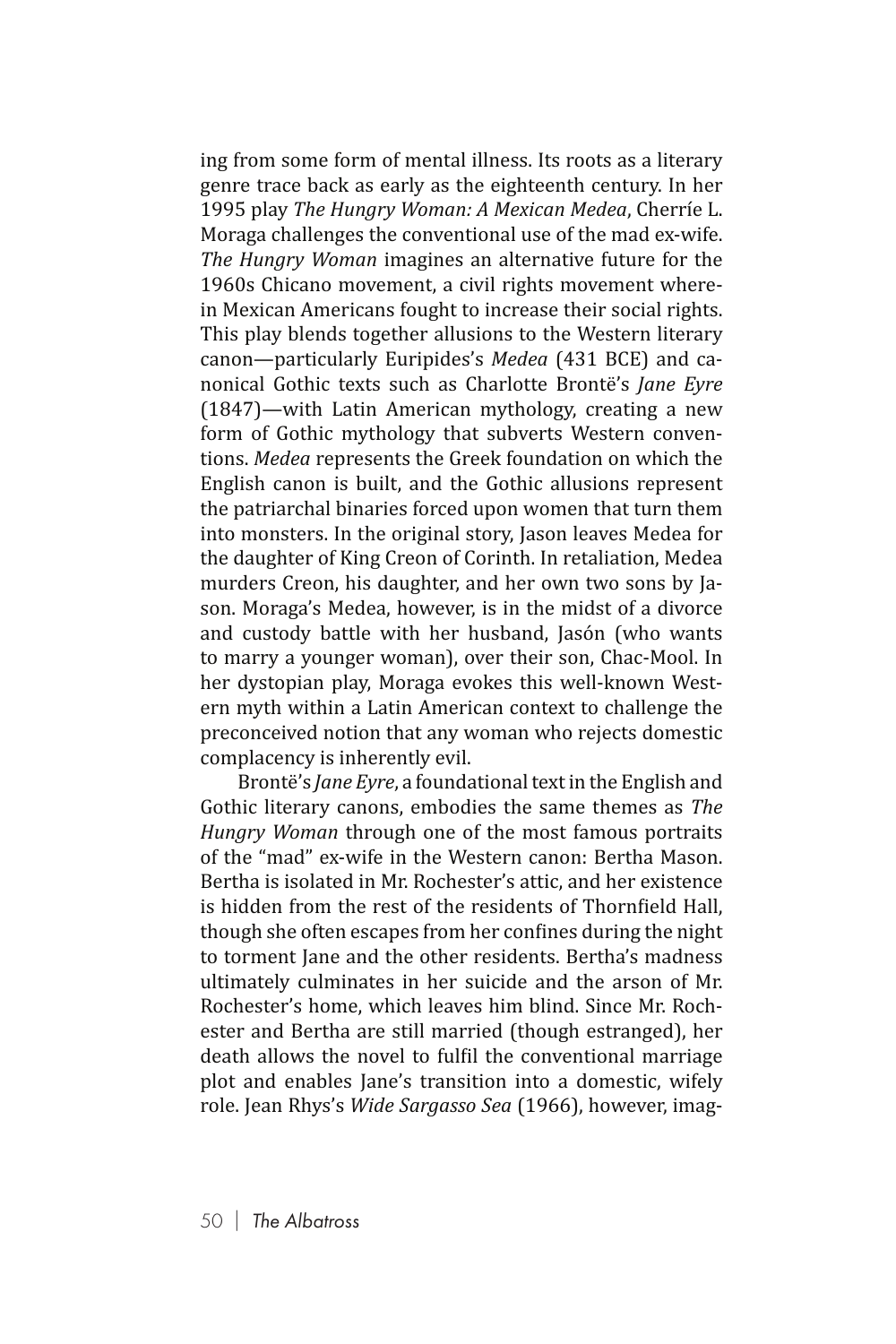ines the factors leading to Bertha's instability, implying that her mental condition can be attributed to childhood trauma, thus encouraging the reader to sympathize with Bertha and challenging the Western convention of the madwoman. Moraga's play echoes this tradition by reimagining a fictional future for the Chicano movement. While Medea's murder of Chac-Mool could arguably be seen as an act of spite (akin to Bertha's attempt to murder Jane), I argue that the murder is an act of both patriarchal acceptance and simultaneous rejection. By evoking the Gothic image of the "mad" ex-wife, Moraga challenges the convention that a woman scorned is necessarily unfeminine and evil.

Evoking Gothic conventions is uncommon in a play of *The Hungry Woman*'s genre. In her 2007 article, Tanya González elaborates on this genre blending:

> [R]eading Chicana/o and Latina/o writing in the context of a Gothic or American Gothic tradition is not a common practice. In most cases, when ghosts or supernatural occurrences appear in these texts, the first association made is with Latin American magical realism. Nevertheless, there is a connection…. (46)

González calls the Gothic an "aesthetic space where authors could comment on the socially and culturally aberrant" (47). Indeed, the entire history of the Gothic is based on that which is "radically excluded" (Savoy as cited in González 46). Moraga's Medea is radically excluded from Aztlán and torn between her desperation to return and her refusal to adhere to their values. Moraga, by blending this Gothic trope with a Latin American character, challenges the assumption of the non-domestic woman as evil, presenting instead a complex portrait of a women exiled by the dominant socio-political world. Should Medea choose to abandon her partner, Luna, she and her son can return home; however, Medea chooses to stay despite her unhappiness, ultimately preventing Chac-Mool from returning as well. Indeed, she struggles to keep him from adhering to the Aztlán values.

Heteronormativity and patriarchy dominate Aztlán: "A woman is nothing in Aztlán without a husband" (Moraga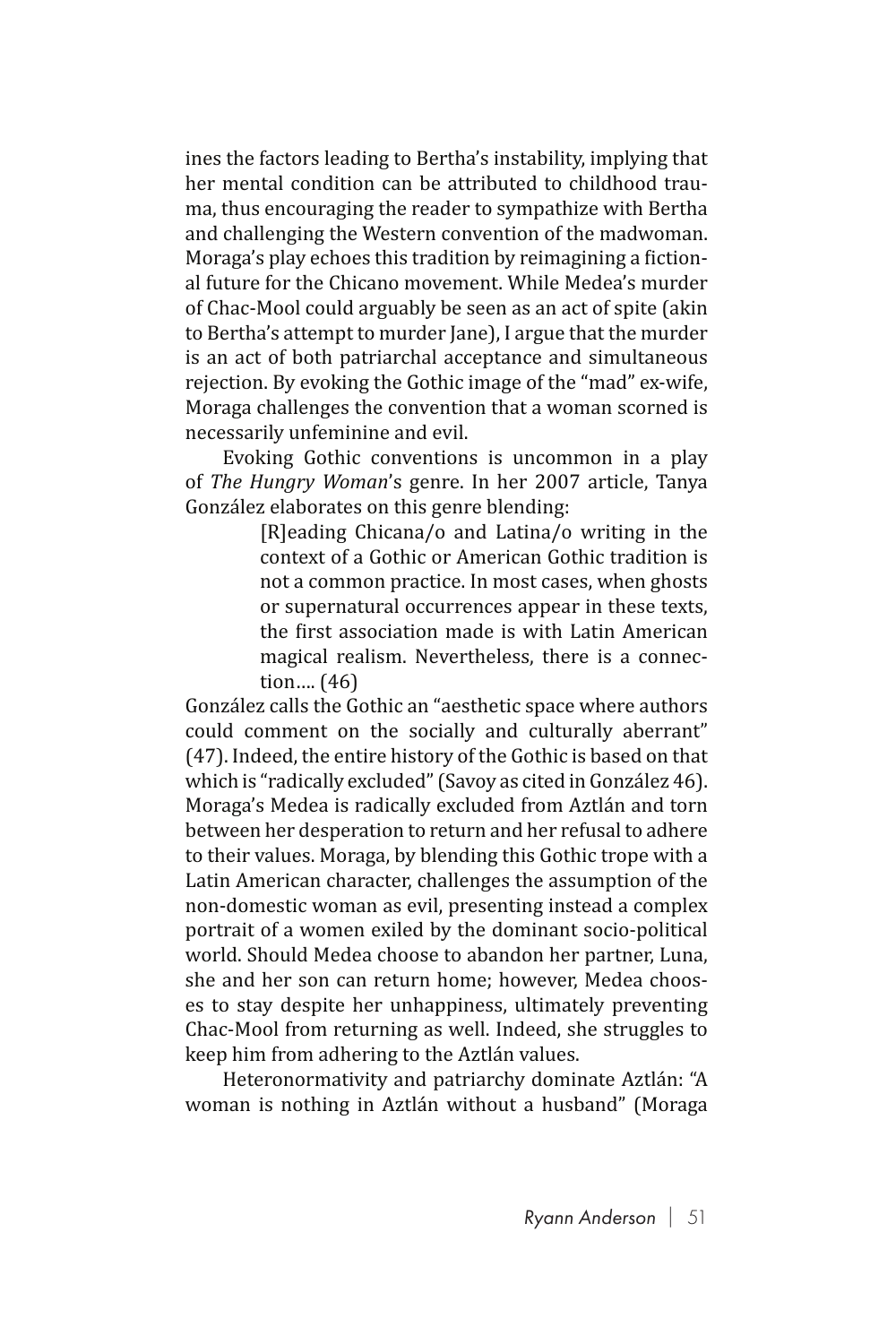68). Aztlán society villainizes women who do not conform to their standards. In keeping with Gilbert and Gubar's assertion that writers must challenge the feminine images present in Western literature, Moraga writes women who are "deprived of the feminine colonial passivity imbued by the dominant male discourse" (Ráez-Padilla 205). Indeed, though all the characters seem trapped within this male discourse, they recognize the flaws within the system and actively strive to rectify them. In the play, Mama Sal states, "When you're a girl, hija, and a Mexican, you learn purty quick that you only got one shot at being a woman and that's being a mother" (50). By killing Chac-Mool, then, Medea gives up that which makes her feminine in this patriarchal discourse, instead becoming a monster in both her own eyes and the eyes of society. Moraga showcases the desire to escape this male discourse. Her characters struggle against it, even if their actions seem fruitless to them during the play. Medea tries to keep Chac-Mool from learning and embodying patriarchal values by keeping him from Jasón. She is horrified at the idea of him adhering to what she sees as the cultural norms for men, as she makes clear when addressing Jasón:

> [M]y son needs no taste of that weakness you call manhood. He is still a boy, not a man and you will not make him one in your likeness! The man I wish my son to be does not exist, must be invented. He will invent himself if he must, but he will not grow up to learn betrayal from your example. (69)

Jasón embodies the idealized masculinity prized by Aztlán; however, Medea's exile based on her sexual orientation allows her (and subsequently the audience) to realize the oppressive nature of a society that values this form of hypermasculinity. While Medea tries to keep Chac-Mool from adopting Jasón's values, she is continually thwarted. When discussing Chac-Mool's living situation, Jasón says, "you're the slave, Medea, not me. You will always be my woman because of our son. Whether you rot in this wasteland of counter-revolutionary degenerates or take up residence in my second bed" (Moraga 69). This declaration forces Me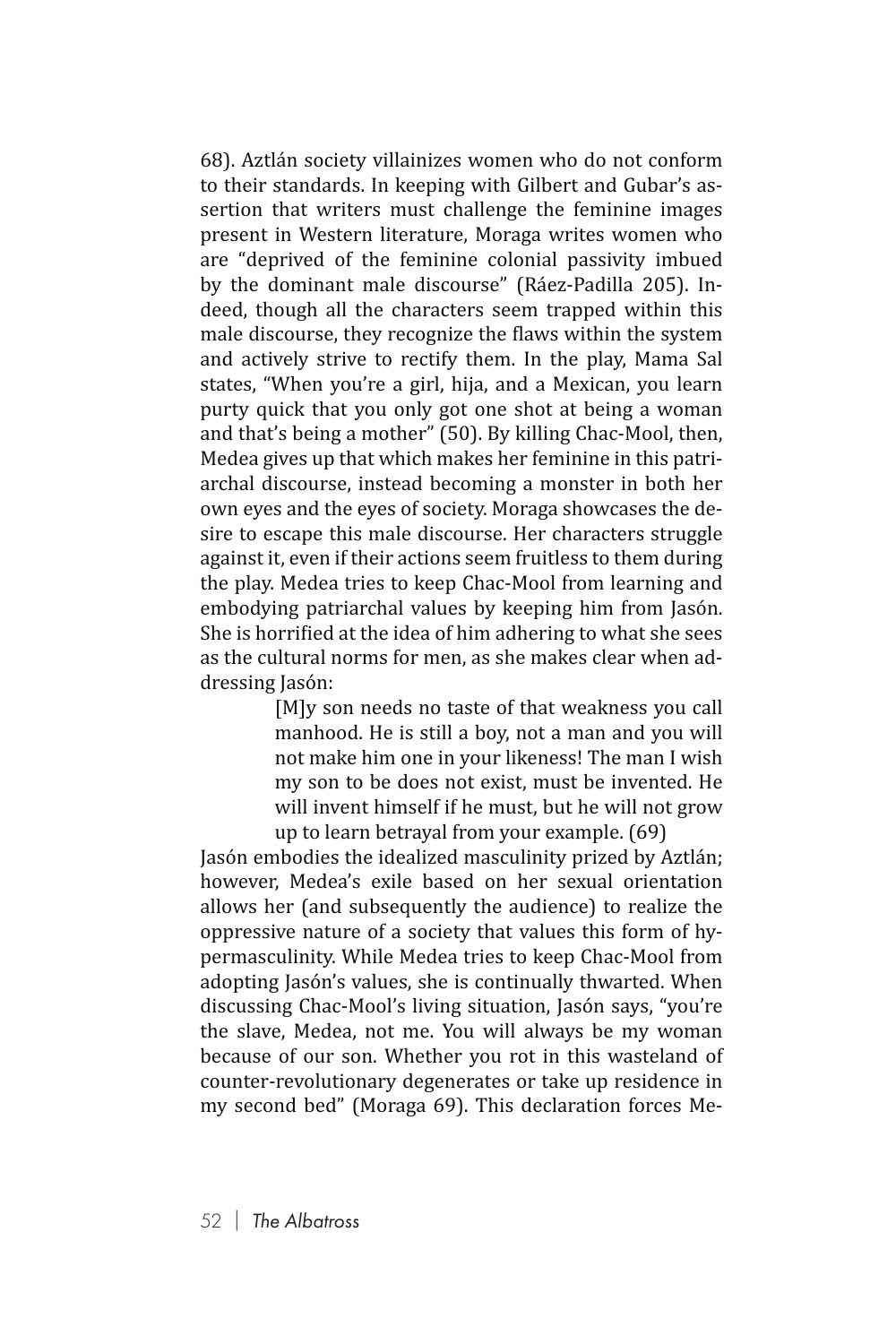dea to confront the truth about Aztlán's patriarchal values, understanding the implied ownership that men feel toward women. It is when Medea realizes the inevitability of Chac-Mool's maturation and assimilation into this patriarchy that she chooses to kill him. While the allusions to the Greek *Medea* and Gothic "mad" ex-wife would suggest that she murders Chac-Mool to spite Jasón, Medea's explicit acknowledgement of the social, patriarchal binaries suggests that the infanticide is both an act of acceptance and resistance of the lifestyle being forced upon her.

While *The Hungry Woman* is riddled with allusions to classic Western literary images, the introduction of Mexican mythology allows Moraga to challenge the assumptions of said Western conventions. In the same 2017 article, González recognizes the interaction between the figures to which Moraga alludes:

> Moraga wanted to bring into focus the abject figures of Medea, La Llorona (the wailing woman who violently kills her children), and the pre-Colombian creation myth of the Hungry Woman by creating a drama that forced the reader and the audience to come to terms with Medea's violence as something other than jealous rage. Indeed, Moraga allows her play to speak back to the many versions of the tale that only replicate false notions that a woman would sacrifice a child to simply spite a partner. (48)

The introduction of La Llorona during a conversation between Chac-Mool and Mama Sal allows Moraga to juxtapose the image of the killer mother and "mad" ex-wife within the two cultures: "This hybrid approach is inherent to the Aztec mythology on which Moraga relies in order to transcend Manichaeistic resolutions and probe the social, political, and gender reasons leading a hungry mother to commit infanticide" (Ráez-Padilla 205). While La Llorona as a killer woman is typically a frightening image, Chac-Mool admits in act 1, scene 6 that he has never been afraid of her. Even when Mama Sal asks, "Not even when you was a little esquincle?" Chac-Mool replies, "No, I felt sorry for her, not scared" (Mor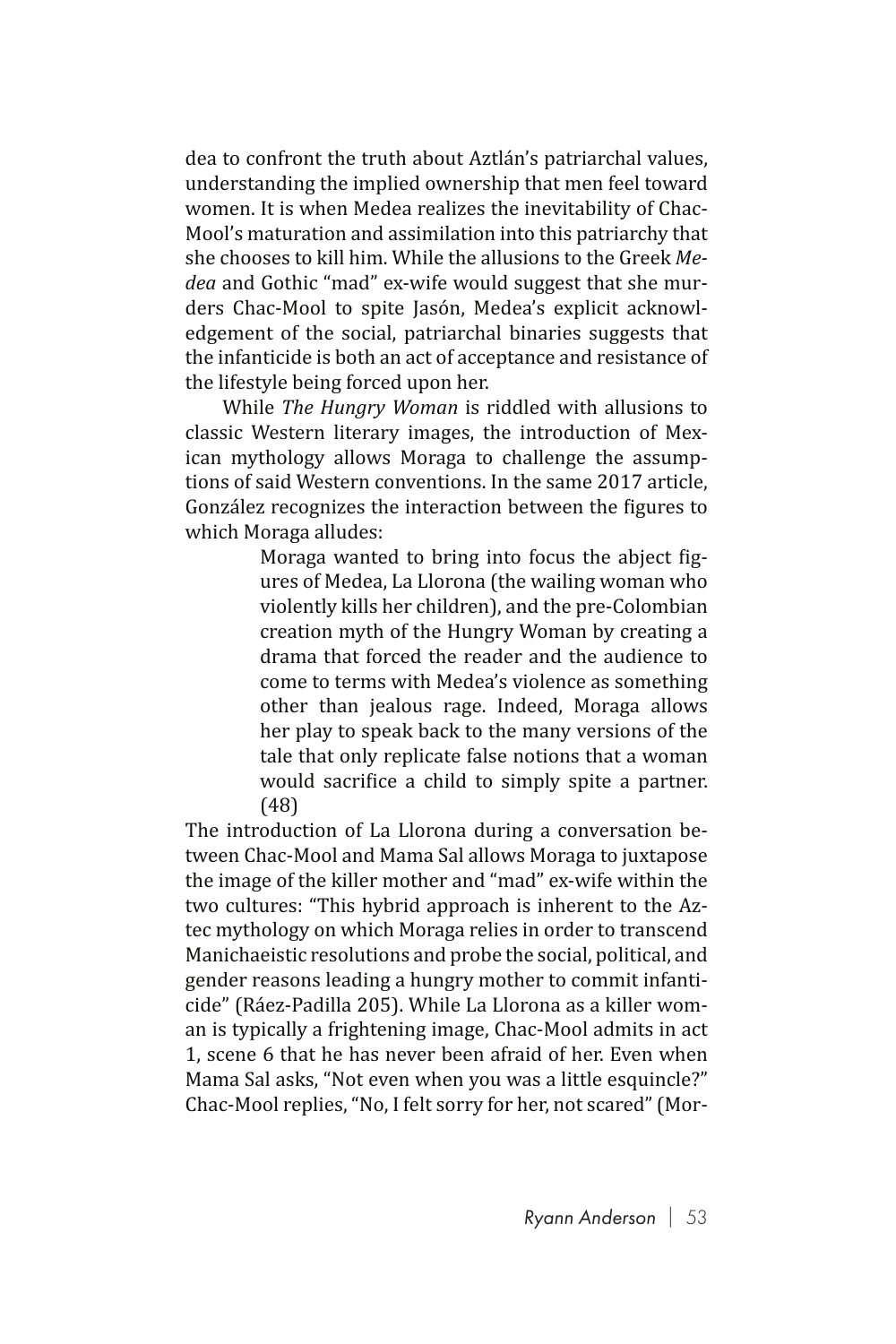aga 37–38). Certainly, introducing La Llorona, a mother who kills her children, foreshadows Medea's murder. Moreover, it foreshadows Moraga's sympathy for Medea. Chac-Mool's reaction transcends the conventional reaction to the wailing woman by suggesting that the reader should not fear the women in the Western Gothic canon who are portrayed as monsters; rather, they should sympathize with them and the factors that drove them to infanticide. Indeed, the allusions to these tropes force the reader to reflect on the binaries forced on women in Aztlán's heteronormative society, as La Llorona is a "paradoxical [figure] that symbolize[s] both maternal betrayal and maternal resistance" (de Oliveira as cited in Ráez-Padilla 207).

Ultimately, *The Hungry Woman* is a play wherein Moraga explores the binaries forced upon both women in society and women as writers. Moraga's new rendition of the classical *Medea* myth alludes to the very real stereotypes thrust on woman in both literature and reality: "It is debilitating to be any woman in a society where women are warned that if they do not behave like angels they must be monsters" (Gilbert and Gubar 1848). Indeed, by alluding to the foundations of Greek and Gothic literary tropes that often present women (particularly "scorned" ex-wives) as unfeminine and evil, Moraga successfully transposes the idea with Latin American imagery and merges the two ideologies. By blending the mythologies of the two cultures, Moraga creates "an alternative mythology in order to work out a potentially more liberatory space for women" (González 48). Indeed, in this play, Moraga proposes an alternative way to view the binaries forced on women, suggesting that readers should feel sympathy rather than fear.